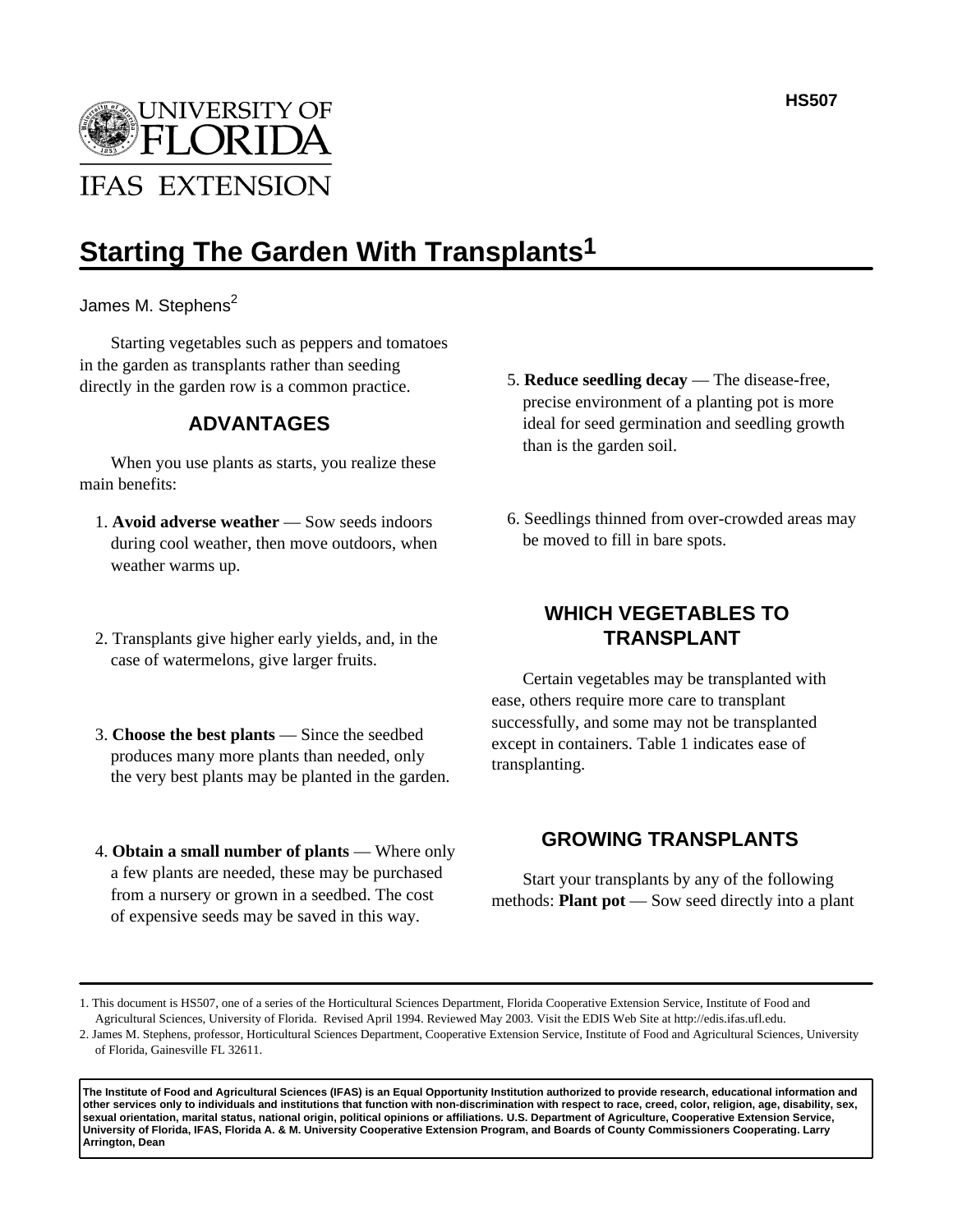band, peat pot, or peat pellet. The peat pellet is a compressed mixture of peat and nutrients about the size of a jar lid. When placed into water, it expands to form a planting pot soft enough to insert a seed. Many of those listed above in the "Difficult to transplant" category may be started and transplanted in a plant box.

**Seedbox** — Sow seed into a container filled with soil or soil mixture. Use sterilized soil where possible. Most good grade commercial potting soils are sterile.

**Seedbed** — Sow seed into a well-prepared hotbed, coldframe or open seedbed.

# **THE SEEDFLAT OR SEEDBOX**

A seedbox, or flat, is about the most practical way for a home gardener to start a small number of plants. In miniature, the seedbox serves the same purpose as a hotbed. Any small, shallow, wooden or plastic box can be used as a seedbed; however, one 3-5 inches deep, 12 inches wide, and 18 inches long is most convenient. It should not be too heavy to move easily when the soil is moist. Small cracks in the bottom provide drainage. A newspaper may be placed in the bottom to prevent soil from dropping through the cracks.

Many manufactured potting flats are available for gardeners to purchase (often called "cell-paks"). These feature ideally-shaped individual plant cubicles. Take a loose, fertile garden soil from an area where vegetables have not been grown. Better yet, prepare a mixture of one part soil, one part perlite, and one part peat, or use ready prepared potting mix. Stir in 1 to 2 tablespoons of 6-8-8 fertilizer if garden soil is used. Prepared potting mixes already contain fertilizer in the right proportion, so are ideal.

Fill the container to within 1/2 inch of the top of the box or container, firm the soil and level with a board.

Moisten the filled flat with water and let drain.

#### **SEEDING THE FLAT**

Broadcast tiny seed over the surface and press them gently into the surface with a board. No need to cover them. For larger seeds, make furrows in the

seedbed 1/4 inch deep and two inches apart; cover seed and press until firm with a board. Place a newspaper or plastic material over the box until seedlings begin to emerge. Do not let the soil dry out.

Thin plants to 2-3 inches apart when they are about 2 inches high, and transplant them to another flat, paper cups, or plant pots. Before setting plants in the garden, place them where they will be hardened by the sun and wind. Increase the time the box has full sunlight each day until plants are thoroughly hardened.

#### **TRANSPLANTING SUGGESTIONS**

Most vegetables are ready to set in the garden when they are 4-6 weeks old. Set only the best plants that are strong, stocky, vigorous and disease free. Tomato plants 4-5 weeks old grow and yield better than older transplants.

Avoid disturbing roots when transplanting. Where seedlings are to be removed from boxes or flats, block out the soil by cutting into squares. If individual plant containers are used, moisten the soil and remove from the container before placing in the garden. Some containers such as the peat pellet may be inserted into the soil.

Transplant when conditions are best — soon after a rain, when cloudy, or in the late afternoon. Protect plants 2-4 days after transplanting with something like a palmetto fan, brush or board.

When setting the plant into the soil, do not compress the soil around the roots; gently pour water into the hole to settle the soil around the roots. After the transplanting water has dried a bit, cover the wet spot with dry soil to reduce evaporation.

# **STARTER SOLUTION**

While transplanting, a starter solution helps get the plants off to a quick start. Special starter solutions may be purchased, or one can be made by dissolving 1-2 tablespoons of 6-6-6 fertilizer in one gallon of water. A better solution would be one with a high content of phosphate such as 10-50-10. Mix at the same rate as above. Pour 1/2 pint of the solution into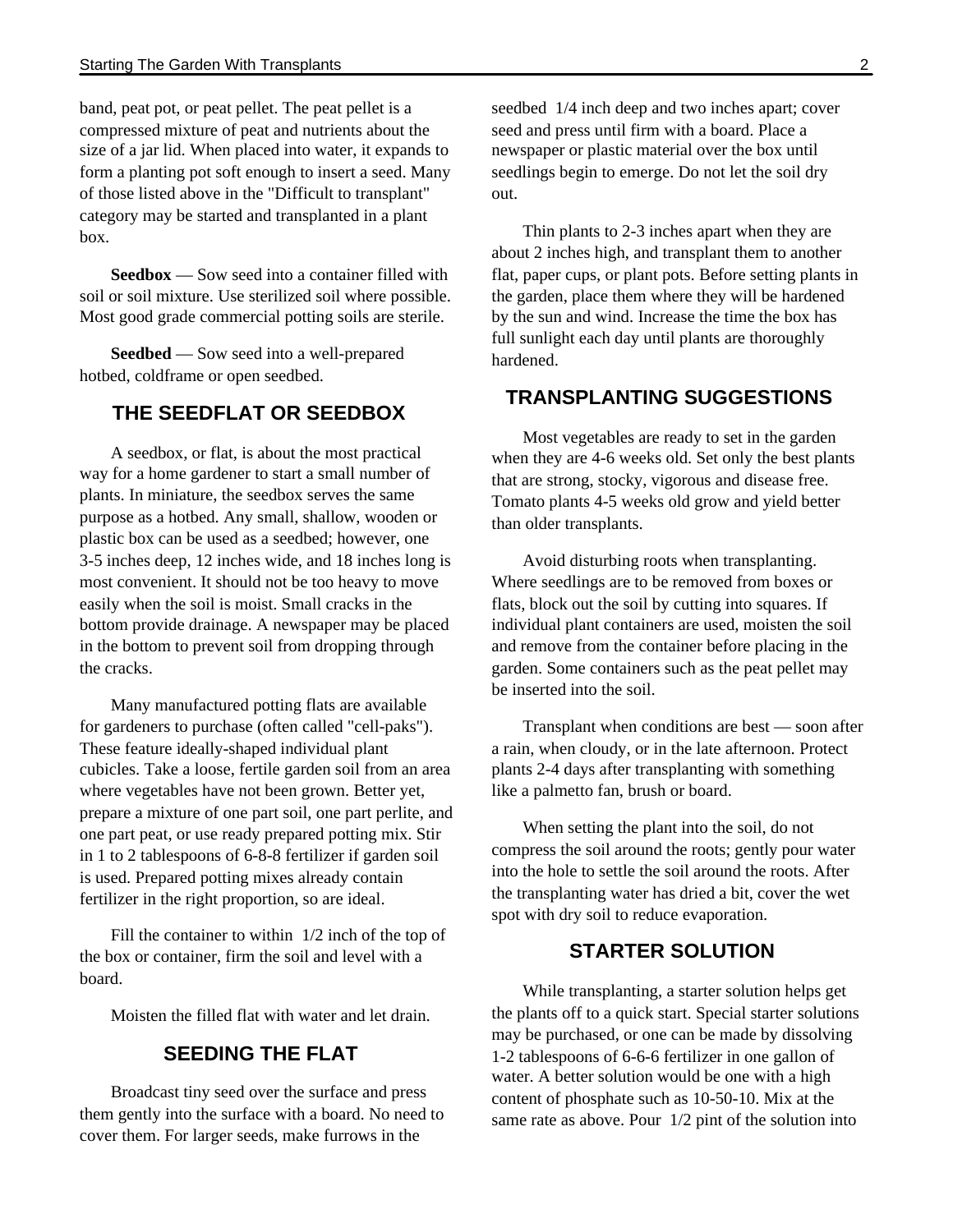the transplant hole as the plant is set; then cover the moist soil with dry soil.